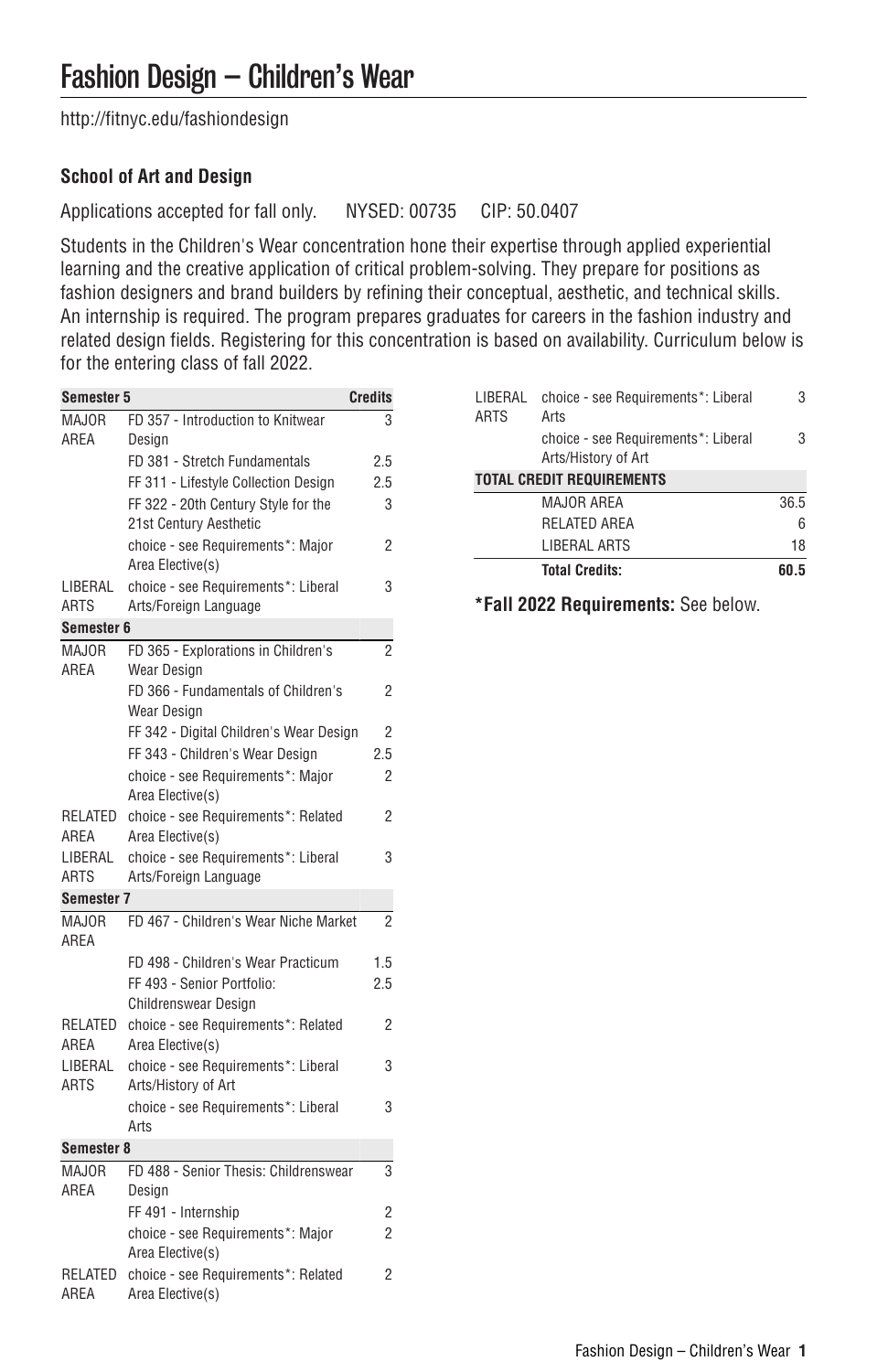# **Liberal Arts: 18 credits**

- **History of Art: 6 credits.** CHOICE of one (1) HA course that meets General Education Other World Civilizations requirement (G9) and one (1) additional HA course. See the full list of Art/ Design History courses under [HA:](http://catalog.fitnyc.edu/undergraduate/courses/ha/) [History of Art and Civilization](http://catalog.fitnyc.edu/undergraduate/courses/ha/).
- **Foreign Language: 6 credits.** Two semesters of the same foreign language, one of which must meet General Education Foreign Language requirement (G8)

### **Liberal Arts Elective(s):**

**6 credits.** Select Liberal Arts courses from the following subject areas: **AB** (Arabic); **CH** (Chinese); **EN** (English); **FI** (Film and Media Studies); **FR** (French); **HA** (History of Art); **HE** (Health Education) HE 201, HE 301; **IT** (Italian); **JA** (Japanese); **MU** (Music); **HI** (History); **MA** (Math); **MC** (Modern Languages and Cultures); **PE** (Physical Education and Dance) PE 215, PE 216, PE 217; **PL** (Philosophy); **PO** (Portuguese); **SC** (Science); **SP** (Spanish); and **SS** (Social Sciences).

# **Major Area Electives: 6 credits minimum.**

CHOICE of any 300- or 400-level major area course (for which prerequisites have been met), or AP 242, AP 243, AP 241, FD 231, FD 281, or FD 282

#### **Related Area Electives:6 credits minimum.**

CHOICE of any 100- or 200- level related area course from LD, ML, TD, or PH (for which prerequisites have been met), or AC 114, BE 261, CL 112, CT 305, CT 322, DE 143, EP 311, EP 321, FA 101, FA 103, FA 104, FA 105, FM 268, FM 303, FM 324, IC 497, IN 312, IN 322, IN 342, IN 400, IN 443, JD 101, JD 123, JD 138, MG 301, MG 311, TD 481, TS 116, or TS 368